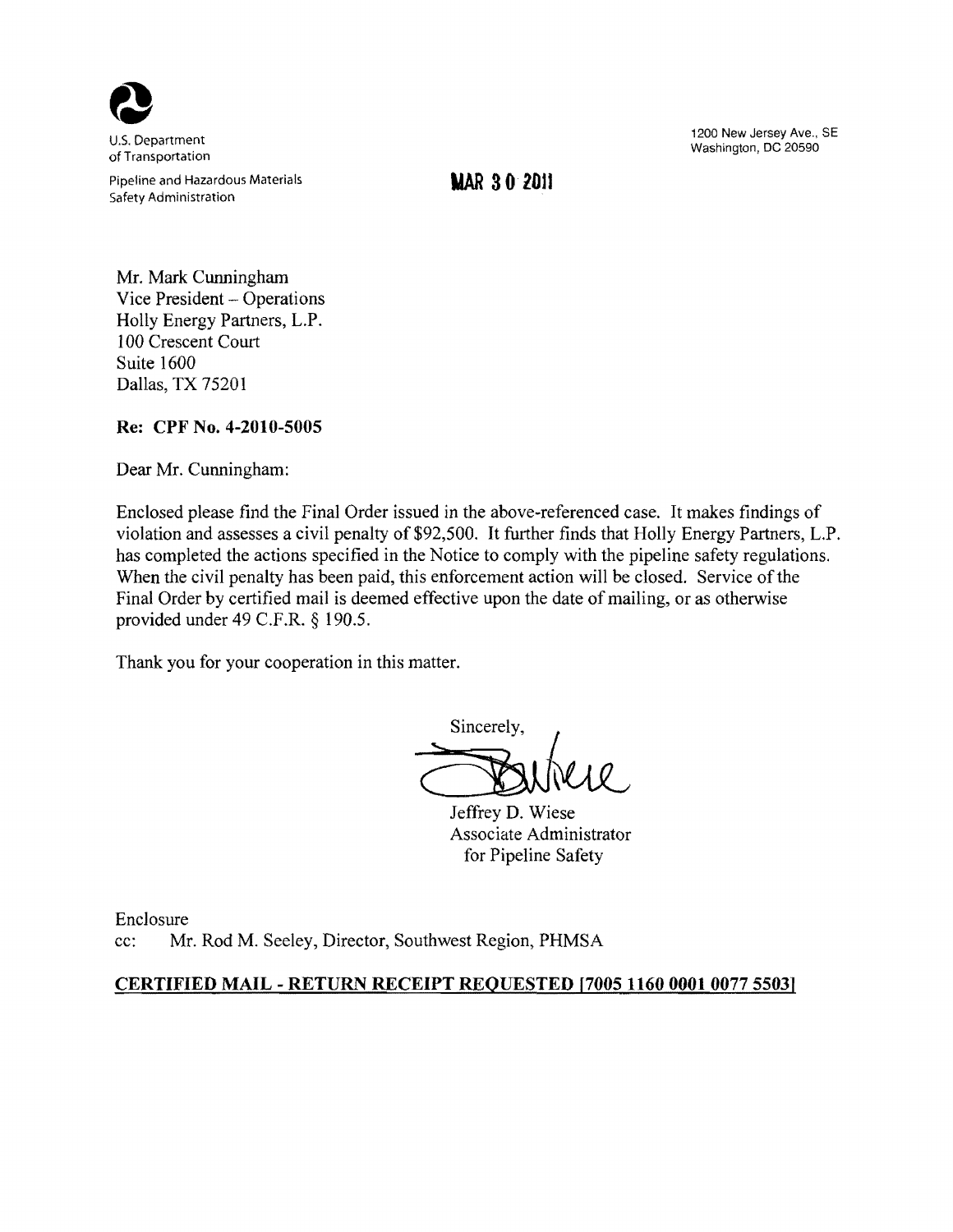## U.S. DEPARTMENT OF TRANSPORTATION PIPELINE AND HAZARDOUS MATERIALS SAFETY ADMINISTRATION OFFICE OF PIPELINE SAFETY WASHINGTON, D.C. 20590

) In the Matter of ) Holly Energy Partners, L.P., (Exercíse 2010-5005) ) Respondent. )

## FINAL ORDER

Between November 30,2009 and December 3,2009, pursuant to 49 U.S.C. § 60117, a representative of the Pipeline and Hazardous Materials Safety Administration (PHMSA), Office of Pipeline Safety (OPS), conducted an on-site pipeline safety inspection of the facilities known as the River and Trust pipelines in Big Springs, Abilene, and Wichita Falls, Texas. The River and Trust pipelines system is approximately 273 miles long and transports refined products. These pipeline facilities are owned and operated by Holly Energy Partners, L.P. (Holly Energy or Respondent), which through its subsidiaries, owns or leases approximately 2,500 miles of petroleum product pipelines.

As a result of the inspection, the Director, Southwest Region, OPS (Director), issued to Respondent, by letter dated January 20,2010, a Notice of Probable Violation, Proposed Civil Penalty, and Proposed Compliance Order (Notice). In accordance with 49 C.F.R. § 190.207, the Notice proposed finding that Holly Energy had committed various violations of 49 c.F.R. Part 195, proposed assessing a civil penalty of S92,500 for the alleged violations, and proposed ordering Respondent to take certain measures to correct two of the alleged violations. The Notice also proposed finding that Respondent had committed certain other probable violations of 49 C.F.R. Part 195 and warning Respondent to take appropriate corrective action or be subject to future enforcement action.

Holly Energy responded to the Notice by letters dated February 22, 2010, March 19,2010, and April 16, 2010, April 26, 2010, and April 28, 2010 (collectively, Response). Holly Energy initially contested two of the allegations, presented information seeking mitigation of the proposed penalty, and requested a hearing. By letter dated March 19,2010, Respondent

<sup>&</sup>lt;sup>1</sup> Pipeline Safety Violation Report (Violation Report), (November 30, 2009 through December 3, 2009), at 1.

<sup>&</sup>lt;sup>2</sup> Holly Corporation, http://www.hollycorp.com (last visited February 17, 2011). *See also* SEC Form 10-K, Holly Energy Partners, L.P., February 16,2011, at 5.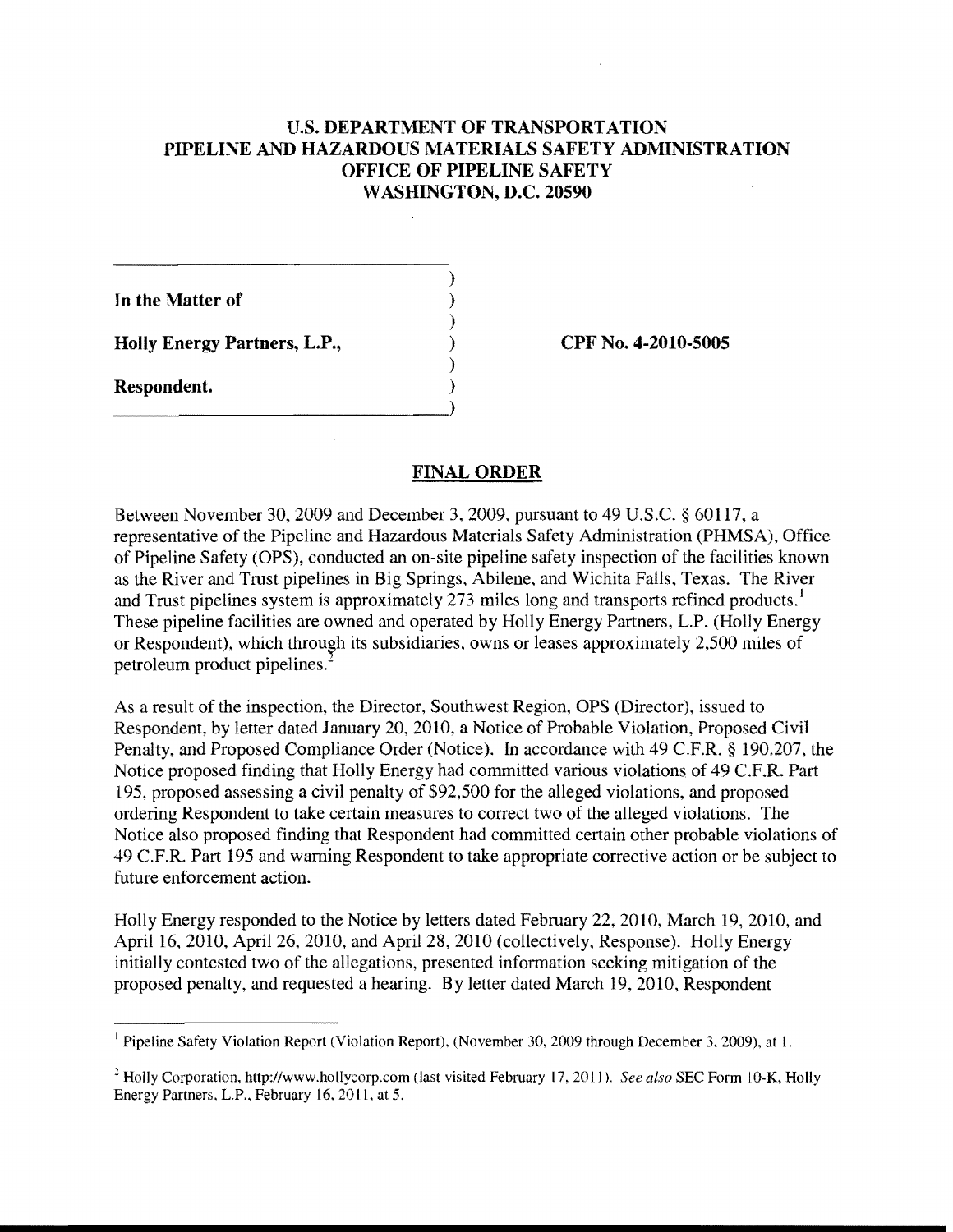withdrew its request for a hearing and thereby authorized the entry of this Final Order without further notice.<sup>3</sup>

#### **FINDINGS OF VIOLATION**

In its Response, Holly Energy did not contest the allegations in the Notice that it violated 49 C.F.R. Part 195 as follows:

**Item 1:** The Notice alleged that Respondent violated 49 C.F.R. § 195.310(a), which states:

#### § **195.310 Records.**

(a) A record must be made of each pressure test required by this' subpart, and the record of the latest test must be retained as long as the facility tested is in use.

The Notice alleged that Respondent violated 49 C.F.R. § 195.31O(a) by failing to retain records of the latest pressure tests for three of its eleven pipeline segments. Holly Energy was required to retain these records for as long as the facility tested is in use.

Specifically, the Notice alleged that during the November 30,2009 inspection at the Big Springs office location, Holly Energy informed the PHMSA inspector that the records of the pressure test for three of eleven pipeline segments were missing. Although Holly Energy took precautionary action by reducing the maximum operating pressure by 20%, it could not produce documentation of the test charts and readings for the following pipeline system segments: Trust  $X-6 - Big$ Spring to Hawley, Trust  $6/8$  – Colorado City to Merkel, and Trust  $6/8$  – Throckmorton to Archer. Holly Energy must retain these records to demonstrate that these segments have been pressure tested in accordance with Subpart E of Part 195.

In its Response, Holly Energy did not contest this allegation of violation and instead noted its intent to retest these pipeline segments. On April 16, 2010, Holly Energy sent a subsequent response confirming that they had retested these pipeline segments and providing the hydrostatic test report for PHMSA's review. PHMSA has confirmed that the results were satisfactory.

Accordingly, based upon a review of all of the evidence, I find that Respondent violated 49 C.F.R. § 195.31O(a) by failing to retain records of the latest pressure tests for three of its eleven pipeline segments.

**Item 2:** The Notice alleged that Respondent violated 49 C.F.R. § 195.402(c)(6) which states:

 $3$  In its Response dated February 22, 2010, Holly Energy initially requested a hearing to address Items 1 and 5 contained in the Notice. By letter dated March 19,2010, Respondent withdrew its request for a hearing and thereby authorized the entry of this Final Order without further notice.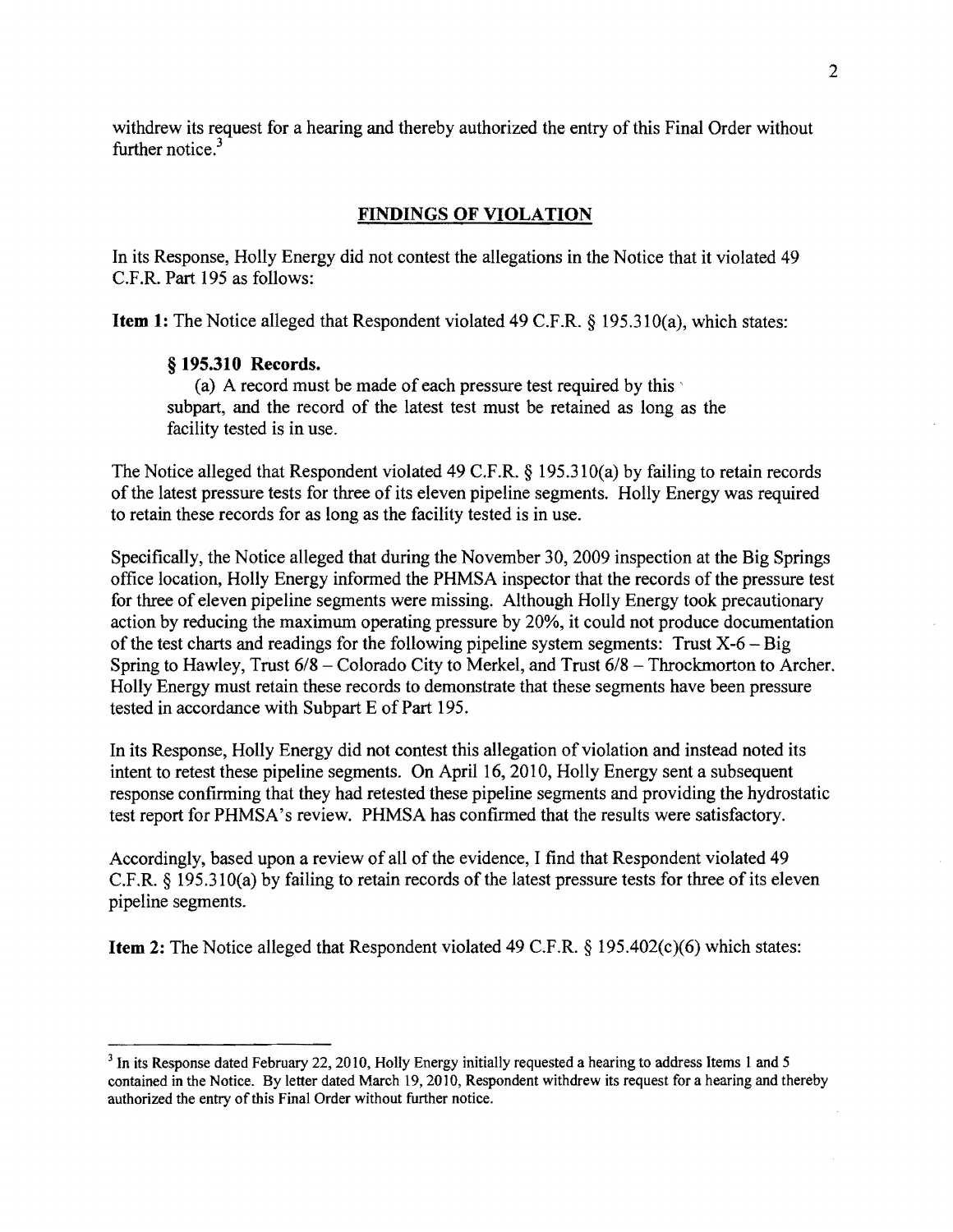# § 195.402 Procedural manual for operations, maintenance, and emergencies.

 $(a)$  ....

(c) *Maintenance and normal operations.* The manual required by paragraph (a) of this section must include procedures for the following to provide safety during maintenance and normal operations ....

(6) Minimizing the potential for hazards identified under paragraph

(c)(4) of this section and the possibility of recurrence of accidents analyzed under paragraph  $(c)(5)$  of this section.

The Notice alleged that Respondent violated 49 C.F.R. § 195.402(c)(6) by failing to have procedures to minimize the potential for hazards identified under paragraph  $(c)(4)$  and reduce the possibility of the recurrence of accidents analyzed under paragraph  $(c)(5)$ . Section 195.402 $(c)(4)$ requires an operator to determine which pipelines would require an immediate response to prevent hazards to the public if a failure occurred and § 195.402(c)(5) requires an operator to anal yze pipeline accidents to determine the cause.

Although Holly Energy reported the 2005 and 2006 accidents under PHMSA Hazardous Liquid Accident Report IDs 20050342 - 5586 and 20060309 - 5584, Respondent was unable to produce documents related to an investigation to determine the cause and minimize the recurrence of these events. Further, Holly Energy was unable to demonstrate that it reviewed its damage prevention program after these two failures which were a result of second-party excavation by the same contractor. Respondent did not contest this allegation of violation but noted that the company was in the process of implementing detailed company procedures for incident investigations.

Accordingly, based upon a review of all of the evidence, I find that Respondent violated 49 C.F.R. § 195.402(c)(6) by failing to have procedures to minimize the potential for facilities hazards and the possibility of recurrence of accidents.

Item 5: The Notice alleged that Respondent violated 49 C.F.R. § 195.432(d) which states:

#### § 195.432 Inspection of in-service breakout tanks.

 $(a)$  ....

(b) Each operator shall inspect the physical integrity of in-service atmospheric and low-pressure steel aboveground breakout tanks according section 4 of API Standard 653. However, if structural conditions prevents access to the tank bottom, the bottom integrity may be assessed according to a plan included in the operations and maintenance manual under  $$195.402(c)(3)...<sup>4</sup>$ 

<sup>&</sup>lt;sup>4</sup> This regulation was amended on August 11, 2010, after the inspection occurred and the Notice was issued. The amendment eliminated the reference to Section 4 of API Standard 653. In addition, when this inspection occurred, API 653,  $3<sup>rd</sup>$  edition, December 2001, including addendum 1 (2003) was incorporated by reference into the pipeline safety regulations. Effective October 1, 2010, PHMSA replaced this edition with API 653,  $3<sup>rd</sup>$  edition, December 2001, including addendum I (September 2003), addendum 2 (November 2005), addendum 3 (February 2008), and errata (April 2008). The former edition is the version that applies in this case since it was controlling at the time of the inspection.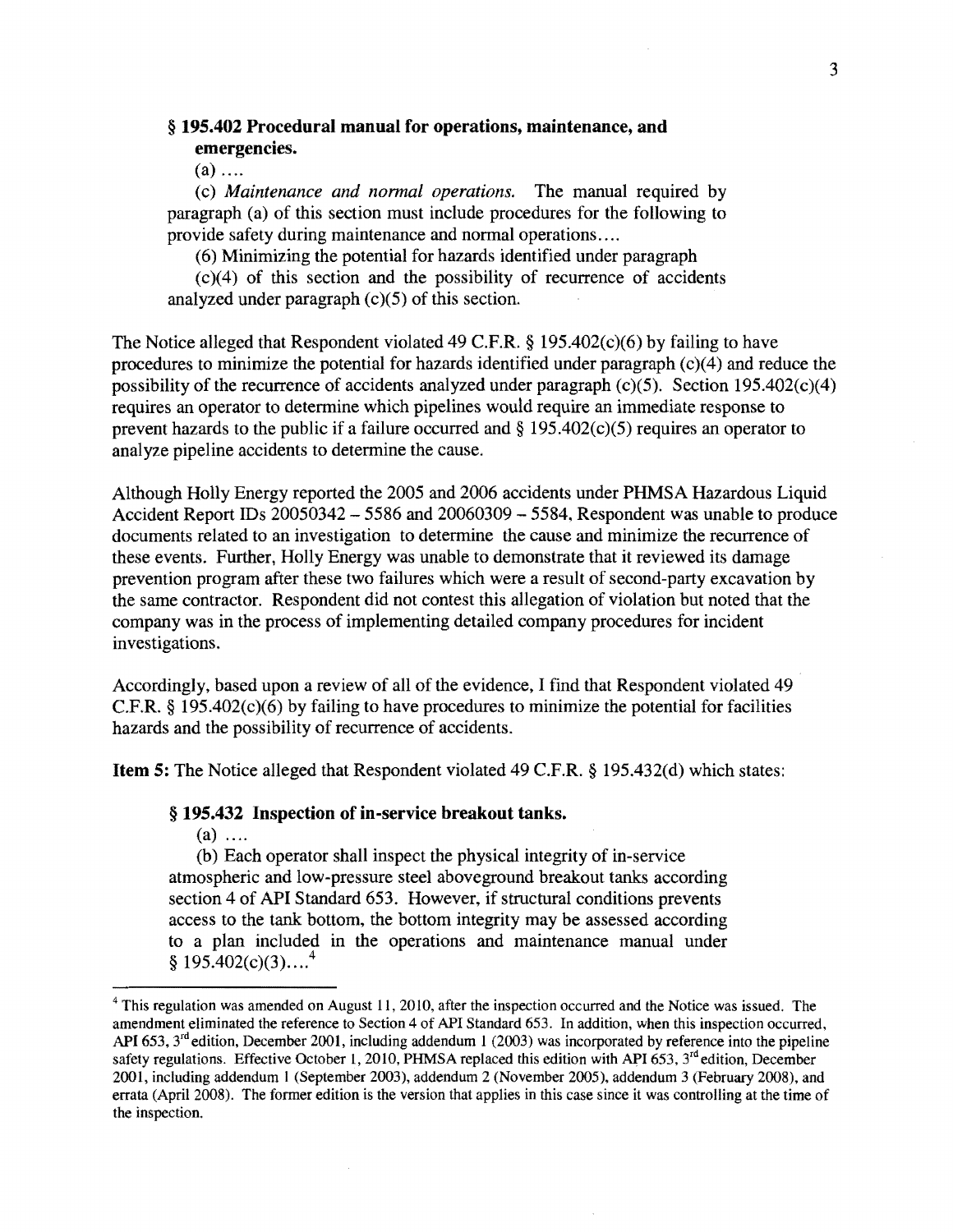(d) The intervals of inspection specified by documents referenced in paragraphs (b) and (c) of this section begin on May 3, 1999, or on the operator's last recorded date of the inspection, whichever is earlier.

The Notice alleged that Respondent violated 49 C.F.R. § 194.432(d) by failing to inspect inservice aboveground breakout tanks within the inspection intervals set forth in the API Standard 653 ("the Standard"), incorporated by reference in the pipeline safety regulations. Specifically, API 653, Section 6.4.2.1, requires that operators calculate internal inspection intervals "by corrosion rates measured during previous inspections or anticipated based on experience with tanks in similar service ....in no case, however, shall internal inspection intervals exceed 20 years."<sup>5</sup> However, if the corrosion rates are unknown and similar service experience is not available to estimate the bottom plate minimum thickness, the maximum inspection interval is not to exceed 10 years.<sup>6</sup>

The Notice alleged that Holly Energy could not provide a corrosion rate to establish the inspection interval for Tanks 8 and 9. Yet, it had set the internal inspection intervals at a maximum of 20 years for Tanks 8 and 9, scheduling the next inspection for 2016. Since the corrosion rate was unknown, the 10 year maximum interval for inspections of the tank bottom applies. Internal inspection summary reports provided to Holly Energy from the previous owner indicated that an API 653 internal inspection was performed on Tanks 8 and 9 at the Wichita Falls Terminal in 1996. Therefore, the next inspection should have occurred in 2006.

In its Response dated February 22, 2010, Holly Energy did not contest the allegation. Instead, the company stated that it had emptied Tank 9 and removed it from service during the third quarter of 2009.<sup>7</sup> In addition, Respondent stated that it removed Tank 8 from service in January 2010 to begin the inspection process and determine the corrosion rate in accordance with Section 4.4.7 of API Standard 653.<sup>8</sup> These facts are not relevant to the violation since Respondent was required to inspect these tanks in 2006 and failed to do so.

Accordingly, based upon a review of all of the evidence, I find that Respondent violated 49 C.F.R. § 195.432(d) by failing to inspect the in-service aboveground breakout tanks at the Wichita Falls Terminal within the inspection intervals set forth in the API Standard 653.

**Item 6:** The Notice alleged that Respondent violated 49 C.F.R. § 195.571, which states:

 $^5$  AM. PETROLEUM INST, "TANK INSPECTION, REPAIR, ALTERATION, AND RECONSTRUCTION," API STANDARD 653 §6.4.2.1 (December 2001).

 $6$  API STANDARD 653 § 6.4.2.2.

 $7$  Response dated February 22, 2010, at 2.

 $8$  The repairs on Tank 8 were completed on February 17, 2010 and the tank was returned to service on April 15, 2010.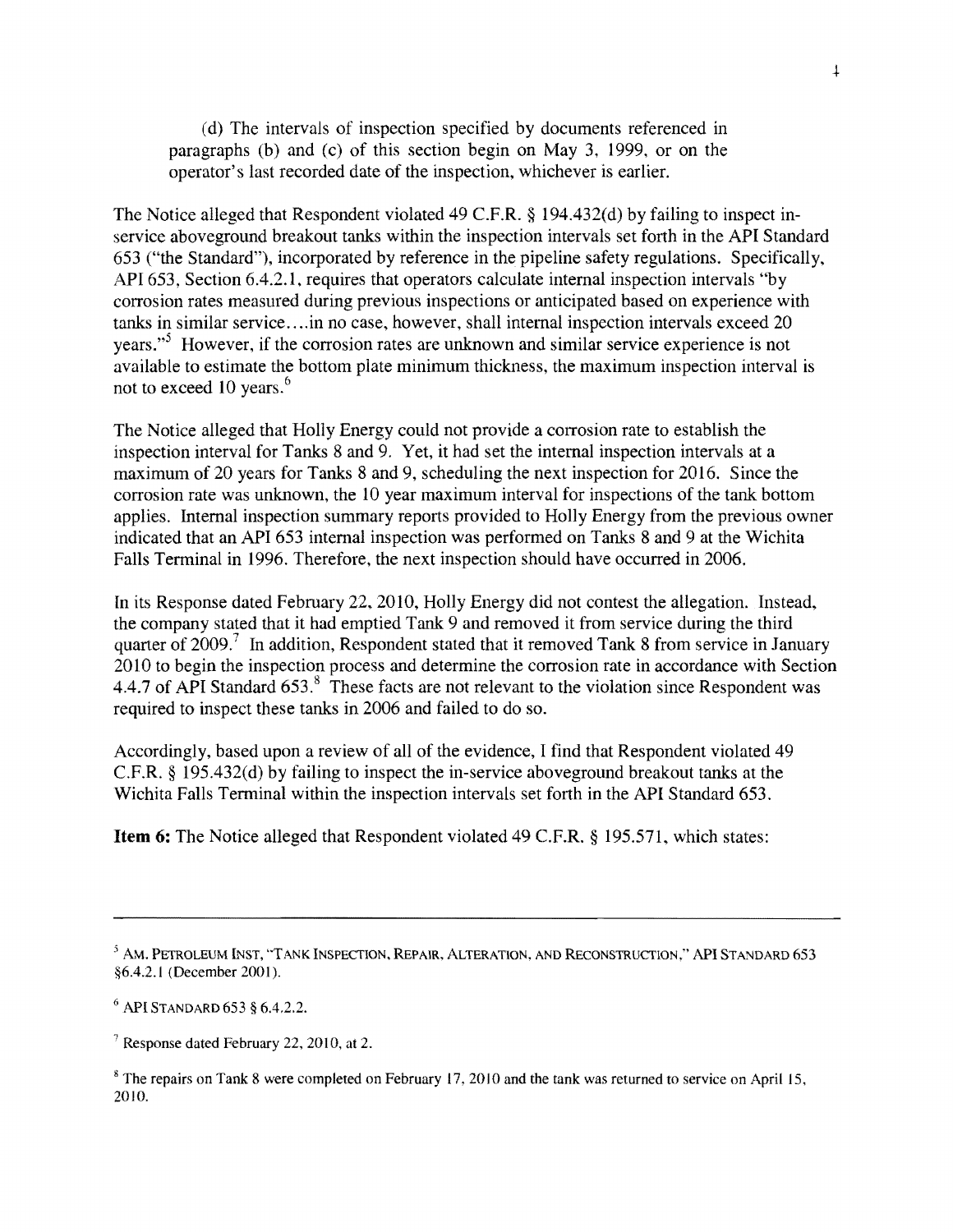## § 195.571 What criteria must I use to determine the adequacy of cathodic protection?

Cathodic protection required by this subpart must comply with one or more of the applicable criteria and other considerations for cathodic protection contained in paragraphs 6.2 and 6.3 of NACE Standard RP 0169 (incorporated by reference, *see* § 195.3).9

The Notice alleged that Respondent violated 49 C.F.R. § 195.571 by failing to demonstrate adequate cathodic protection at multiple locations on its pipeline system. Specifically, Holly Energy was required to maintain adequate cathodic protection on its pipeline system to meet the minimum criteria established by its corrosion control procedures. Paragraph 6.1 of Holly Energy's procedures, *6.0 HEP-O &M-l*95. 563 *(Cathodic Protection),* states, in relevant part, that "[s]ufficient current must flow from soil to pipe to maintain a constant voltage difference at the soil~metal interface of 0.25 volt (approximately -0.85 volt between pipe and copper sulfate electrode in contact with soil) or more. $n^{10}$  However, the Notice alleged that the PHMSA inspector reviewed pipe to soil readings for the annual survey periods for 2005-2008 for Mile Posts 103.2 to 111.7 of the Trust pipeline and the inspector found twenty-seven readings that did not meet this minimum criteria.<sup>11</sup>

In its Response, Holly Energy acknowledged that the records provided at the time of the inspection demonstrated that the minimum criteria were not met for the 2005-2008 annual surveys. The company noted that it corrected these conditions for the specified locations prior to the 2009 inspection by installing two additional rectifiers and all readings taken in 2009 were above or at the minimum criteria.

Accordingly, based upon a review of all of the evidence, I find that Respondent violated 49 C.F.R. § 195.571 by failing to demonstrate adequate cathodic protection at multiple locations on its pipeline system during the 2005-2008 survey periods.

Item 7: The Notice alleged that Respondent violated 49 C.F.R. § 195.573(e), which states, in relevant part:

### § 195.573 What must I do to monitor external corrosion control?

 $(a)$  ....

(e) *Corrective action.* You must correct any identified deficiency in corrosion control as required by  $\S 195.401(b)$ ...

<sup>&</sup>lt;sup>9</sup> When this inspection occurred, NACE Standard RP 0169-2002, "Control of External Corrosion on Underground or Submerged Metallic Piping Systems" was incorporated by reterence into the pipeline safety regulations. Effective October 1.2010. PHMSA replaced this edition with NACE SPO I69-2007, Standard Practice, "Control of External Corrosion on Underground or Submerged Metallic Piping Systems". reaffirmed March 15.2007. The former edition is the version that applies in this case since it was controlling at the time of the inspection.

<sup>&</sup>lt;sup>10</sup> O&M Manual. Volume 2 - Section H-195-002 (Reviewed July 2009). 6.0 HEP-O&M-195.563 (Cathodic Protection), Paragraph 6.1. page 12.

<sup>&</sup>lt;sup>11</sup> Violation Report, at 5-6.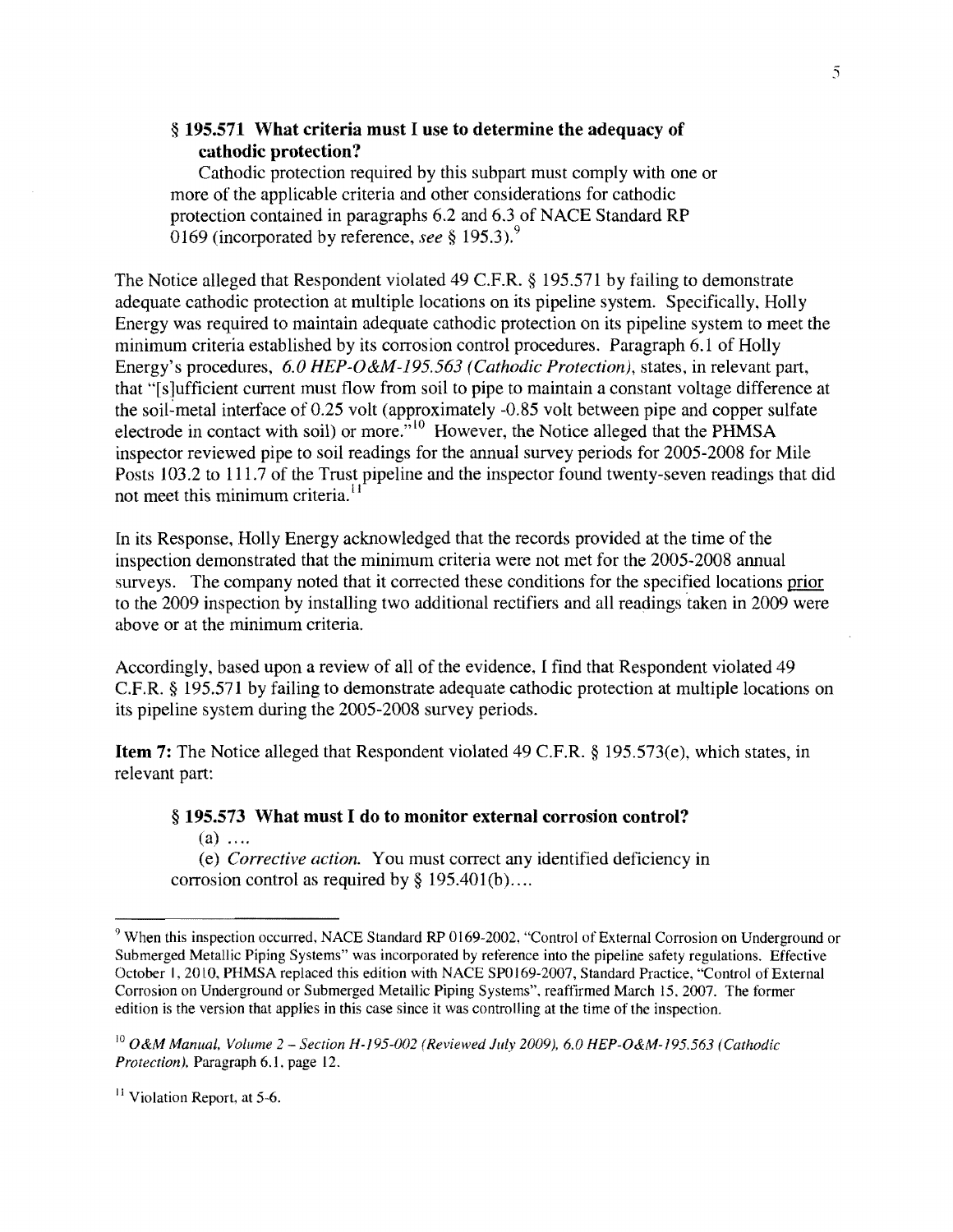The Notice alleged that Respondent violated 49 C.F.R. § 195.573(e) by failing to correct deficiencies in corrosion control as required by § 195.401(b). The latter regulation requires operators to correct any condition that could adversely affect the safe operation of its pipeline within a reasonable time.  $12$  Specifically, the Notice alleged that Holly Energy did not correct the deficiencies in corrosion control identified in Item 6 within a reasonable time. During the inspection, Respondent stated that the appropriate timing for these corrective actions was one year or before the next inspection, however, PHMSA inspectors confirmed that the corrosion control deficiencies persisted beyond one inspection cycle.<sup>13</sup>

Respondent did not contest this allegation of violation. In its Response, Holly Energy acknowledged that the corrosion control deficiencies were not corrected within the timeframes set forth in the company procedures. Respondent recognized and corrected this issue prior to the inspection by completing a test point survey on June 30,2009.

Accordingly, based upon a review of all of the evidence, I find that Respondent violated 49 C.F.R. § 195.573 by failing to timely correct deficiencies in corrosion control.

#### **ASSESSMENT OF PENALTY**

Under 49 U.S.C. § 60122, Respondent is subject to an administrative civil penalty not to exceed \$100,000 per violation for each day of the violation, up to a maximum of \$1,000,000 for any related series of violations. In determining the amount of a civil penalty under 49 U.S.C. § 60122 and 49 C.P.R. § 190.225, I must consider the following criteria: the nature, circumstances, and gravity of the violation, including adverse impact on the environment; the degree of Respondent's culpability; the history of Respondent's prior offenses; the Respondent's ability to pay the penalty and any effect that the penalty may have on its ability to continue doing business; and the good faith of Respondent in attempting to comply with the pipeline safety regulations. In addition, I may consider the economic benefit gained from the violation without any reduction because of subsequent damages, and such other matters as justice may require. The Notice proposed a total civil penalty of \$92,500 for the violations cited above.

**Item 2:** The Notice proposed a civil penalty of \$22,500 for Respondent's violation of 49 C.F.R.  $§$  195.402(c)(6), for by failing to have procedures to minimize the potential for hazards identified under paragraph  $(c)(4)$  and reduce the possibility of the recurrence of accidents analyzed under paragraph (c)(5). In its Response dated February 22,2010, Holly Energy argued that it recognized the deficiency in its process and has recognized that more in-depth procedural steps and a formalized process are required to ensure that documentation is maintained.

While Holly Energy has proposed modifications to its accident investigation and damage prevention programs under the NOA that was issued at the same time as this Notice, and the company's response to the NOA proposes revisions to its procedures, these changes occurred after the 2005 and 2006 accidents and therefore do not cure the violation. Holly Energy's two

<sup>12</sup> See 49 C.F.R. § 195.401(b).

 $13$  Notice, at 6.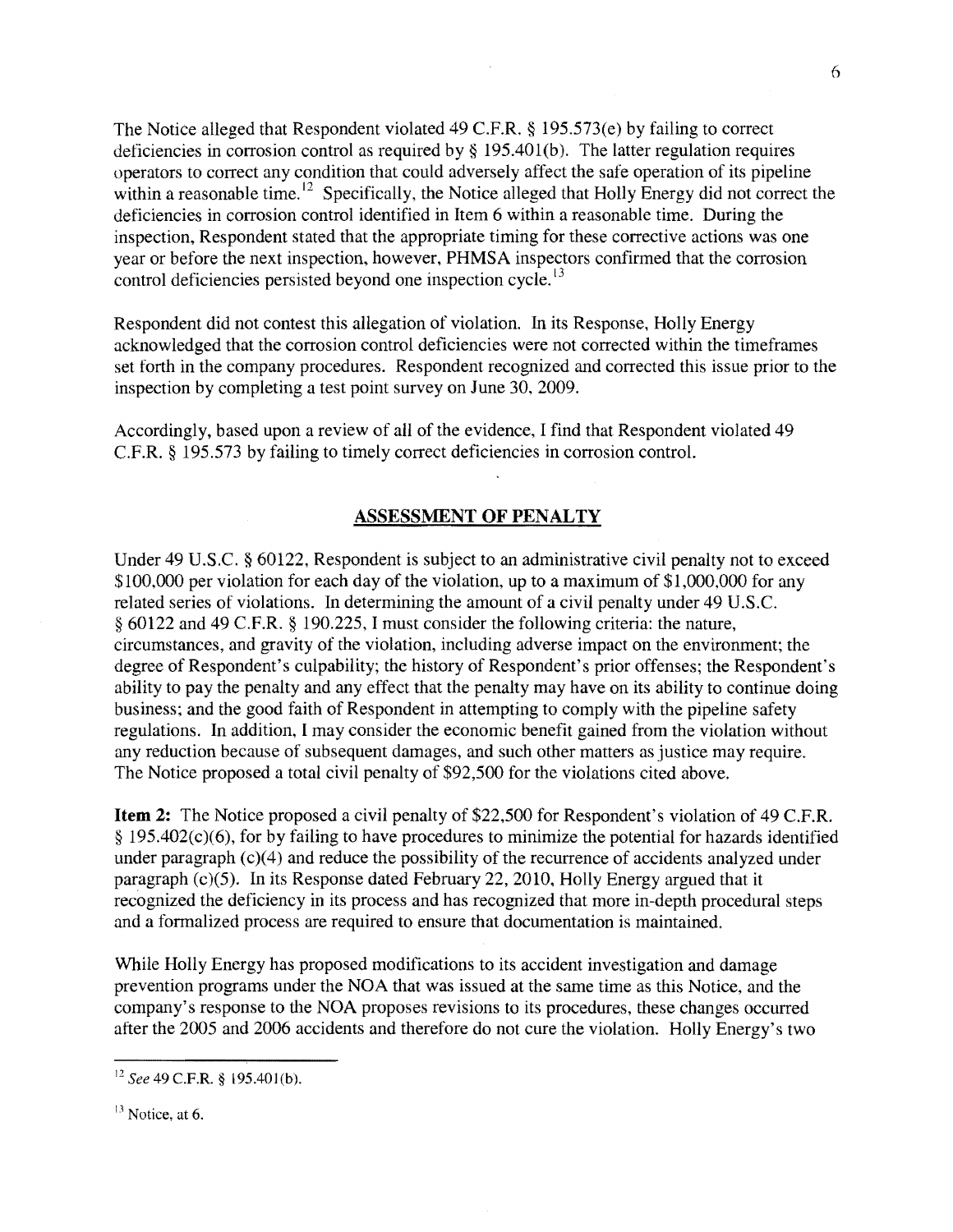excavation accidents posed significant risk to public safety and the environment. Accordingly, having reviewed the record and considered the assessment criteria. I assess Respondent a civil penalty of \$22,500 for violation of 49 C.F.R § 195.402(c)(6).

Item 6: The Notice proposed a civil penalty of \$35,000 for Respondent's violation of 49 C.F.R § 195.571, for failing to demonstrate adequate cathodic protection at multiple locations on its pipeline system.

In its Response dated Febmary 22, 2010, Holly Energy indicated that it recognized the deficiencies in its cathodic protection procedures and corrected the conditions in 2009, prior to the inspection. Specifically, Holly Energy installed two additional rectifiers on the affected segments which provided adequate cathodic protection.

Although Holly Energy corrected this Item prior to PHMSA's inspection, the violation persisted for four years. Holly Energy's pipe-to-soil readings for the Trust pipeline between Mile Posts 103.2 and 111.7 failed to meet the minimum criteria for the 2005, 2006, 2007, and 2008 annual surveys. Therefore, the corrective actions taken in the year 2009 do not cure the violation. Holly Energy's failure to adequately protect the pipeline from external corrosion by cathodic protection increases the risk of corrosion failures and increases the likelihood of active corrosion occurring. Additionally, Holly Energy's failure to maintain adequate cathodic protection can lead to metal loss and possible through-wall corrosion failures that could have resulted in a release of product into the environment. Accordingly, having reviewed the record and considered the assessment criteria, I assess Respondent a civil penalty of \$35,000 for violation of 49 C.F.R § 195.571.

Item 7: The Notice proposed a civil penalty of \$35,000 for Respondent's violation of 49 C.F.R. § 195.573(e), by failing to correct deficiencies in corrosion control as required by § 195.401(b).

In its Response, Holly Energy indicated that it recognized the deficiencies in its corrosion control procedures and corrected the conditions prior to the inspection by installing two deep anode systems on the line segment from Throckmorton to Wichita Falls. Holly Energy reported that it energized both units on June 29, 2009 and that it completed a test point survey on June 30, 2009 demonstrating correction of the low potentials. Respondent also indicated that it completed an annual test point survey on November 30, 2009 which demonstrated adequate corrosion control provided under the regulations.

Although Holly Energy corrected these deficiencies prior to PHMSA's inspection, Holly Energy failed to correct the corrosion control deficiencies for four years. The failure to correct deficiencies in corrosion control within a reasonable time can lead to an increased risk of corrosion and a threat to public safety. Additionally, failure to remedy corrosion deficiencies in a timely manner can lead to metal loss and possible through-wall corrosion failures that could result in a release of product to the environment. Accordingly, having reviewed the record and considered the assessment criteria, I assess Respondent a civil penalty of \$35,000 for violation of 49 C.F.R. § 195.573(e).

Payment of the civil penalty must be made within 20 days of service. Federal regulations  $(49 \text{ C.F.R. } § 89.21(b)(3))$  require such payment to be made by wire transfer through the Federal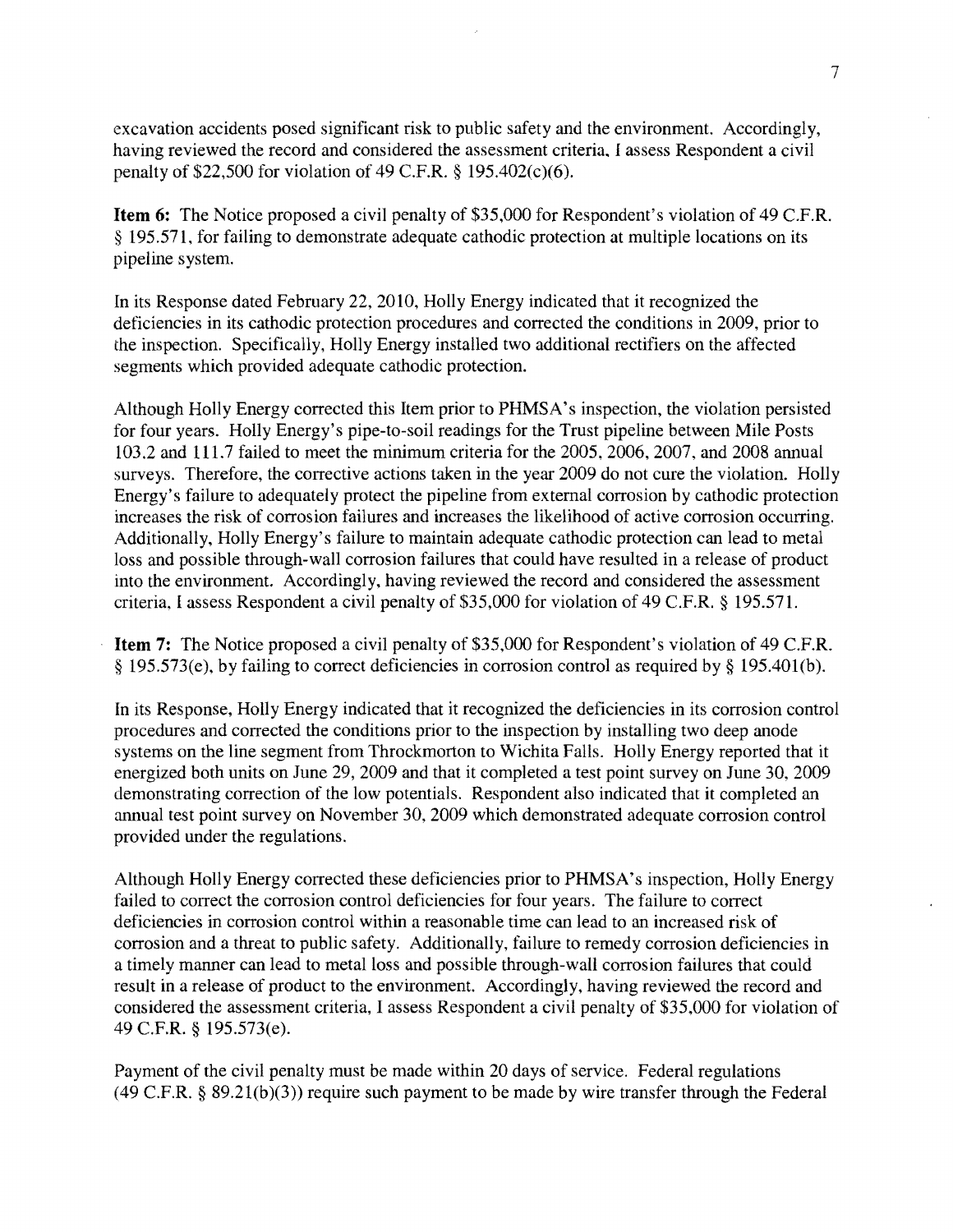Reserve Communications System (Fedwire), to the account of the U.S. Treasury. Detailed instructions are contained in the enclosure. Questions concerning wire transfers should be directed to: Financial Operations Division (AMZ-341), Federal Aviation Administration. Mike Monroney Aeronautical Center, P.O. Box 269039, Oklahoma City, Oklahoma 73125. The Financial Operations Division telephone number is (405) 954-8893.

Failure to pay the \$92,500 civil penalty will result in accrual of interest at the current annual rate in accordance with 31 U.S.C. § 3717, 31 C.F.R. § 901.9 and 49 c.F.R. § 89.23. Pursuant to those same authorities, a late penalty charge of six percent (6%) per annum will be charged if payment is not made within 110 days of service. Furthermore, failure to pay the civil penalty may result in referral of the matter to the Attorney General for appropriate action in a district court of the United States.

### COMPLIANCE ORDER

The Notice proposed a compliance order with respect to Items 1 and 5 in the Notice for violations of 49 C.F.R. §§ 195.31O(a) and 195.432(d), respectively. Under 49 U.S.C. § 60 118( a), each person who engages in the transportation of hazardous liquids or who owns or operates a pipeline facility is required to comply with the applicable safety standards established under chapter 601. The Director indicates that Respondent has taken the following actions specified in the proposed compliance order:

- 1. With respect to the violation of  $\S 195.310(a)$  (**Item 1**), Respondent has completed retesting the segments of the pipeline that did not have pressure test records and has submitted documentation to PHMSA demonstrating satisfactory completion of the tests.
- 2. With respect to the violation of  $\S$  195.432(d) (**Item 5**), Respondent has removed Tank 8 from service, performed an API 653 inspection, completed repairs, and performed a hydrotest of the tank. Respondent has also removed Tank 9 from service and has placed the tank out of service indefinitely. Holly Energy must make an inspection of Tank 9 if this Tank is returned to service in the future.

Accordingly, I find that compliance has been achieved with respect to these violations. Therefore, the compliance terms proposed in the Notice are not included in this Order.

### WARNING ITEMS

With respect to Items 3 and 4, the Notice alleged probable violations of Part 195 but did not propose a civil penalty or compliance order for these items. Therefore, these items are considered to be warning items. The warnings were for:

49 C.F.R. § 195.402(c)(13) (Item 3) - Respondent's alleged failure to demonstrate a periodic procedural review or revision to its damage prevention